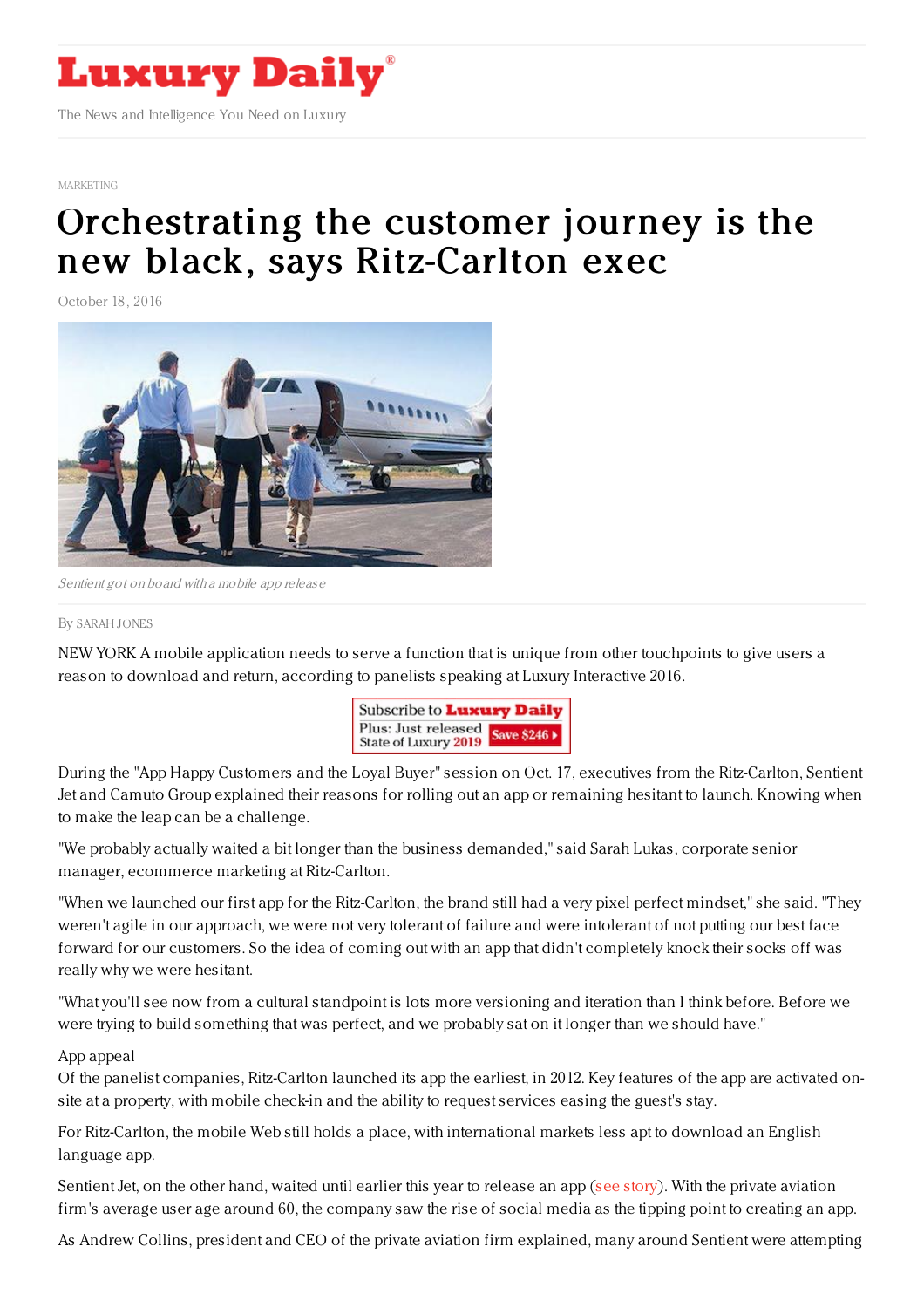to be the Uber of jets, so the company had to figure out how to launch an app without becoming part of the group.



## Sentient Jet's app

With a captive audience of members, Sentient decided that a mobile app could change the way in which consumers transacted. Going native with an app also meant that Sentient's users were not accustomed to another platform that they then had to adapt from.

Camuto Group, which includes the Vince Camuto brand and other apparel labels, has talked about creating an app, but is holding back until it is sure that the user experience offers something that consumers cannot currently get instore or online. According to the group's vice president of marketing Diana Takach, this added value has to go beyond promotions.

Creating an app often includes involving external developers, which comes with benefits and challenges.

The Ritz-Carlton's Ms. Lukas, said that mobile developers sometimes do not understand the luxury market. To ensure that the developers can speak for the brand, Ritz-Carlton hosts orientations for them on-site at its properties.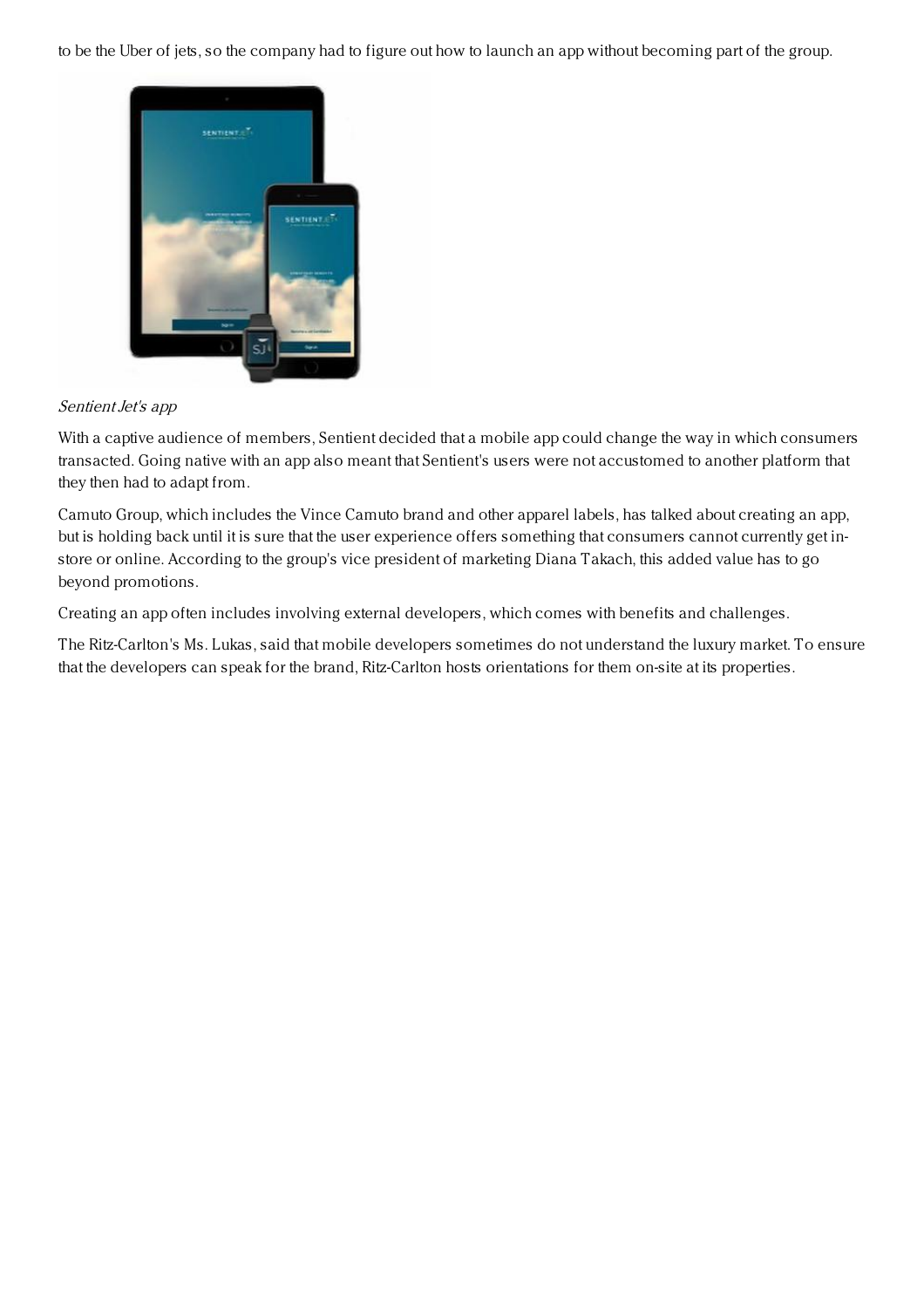

# The Ritz-Carlton app

Sentient Jet found that using outside help does not mean that the internal team is off the hook. Aside from the involvement of its own employees, the brand's app went over budget on time and money by 20 percent.

Those on the panel who have launched apps have different ways of measuring success.

A Ritz-Carlton loyalist is apt to visit only 20 times a year, so achievement is more tied to retention of the app on their phone. Meanwhile, Sentient has found that the app has been able to upsell bookers more effectively than phone calls or emails could, as consumers could see the options in front of them.

## Popping up

Notifications are a means to get noticed by consumers, but luxury brands have to be mindful of not being intrusive.

Ms. Takach noted that in a landscape of fast fashion where the message changes daily, push notifications are often the only means to get the shopper's attention in a crowded field.

For Sentient Jet's Mr. Collins, push notifications have to serve a functional purpose. For instance, the jet service uses notifications to direct its users toward partner services, such as restaurants in their current location.

With push notifications and in-application messaging expected to be a core product function on any connected object going forward, Forrester Research pinpoints 10 emerging best practices marketers must adopt to ensure strong engagement rates.

While the number of marketers adopting push notifications and in-application messaging continues to grow, engagement rates are low and decreasing in some cases due to unclear value and a lack of personalization, according to the report, Upgrade Your Marketing Plans with Push Notifications And In-App Messaging. A key takeaway is that with consumers becoming increasingly selective about which messages they engage with, providing contextual relevance alone is not enough (see [story](https://www.luxurydaily.com/better-push-notifications-needed-as-messaging-becomes-fundamental-to-connected-devices-forrester/)).